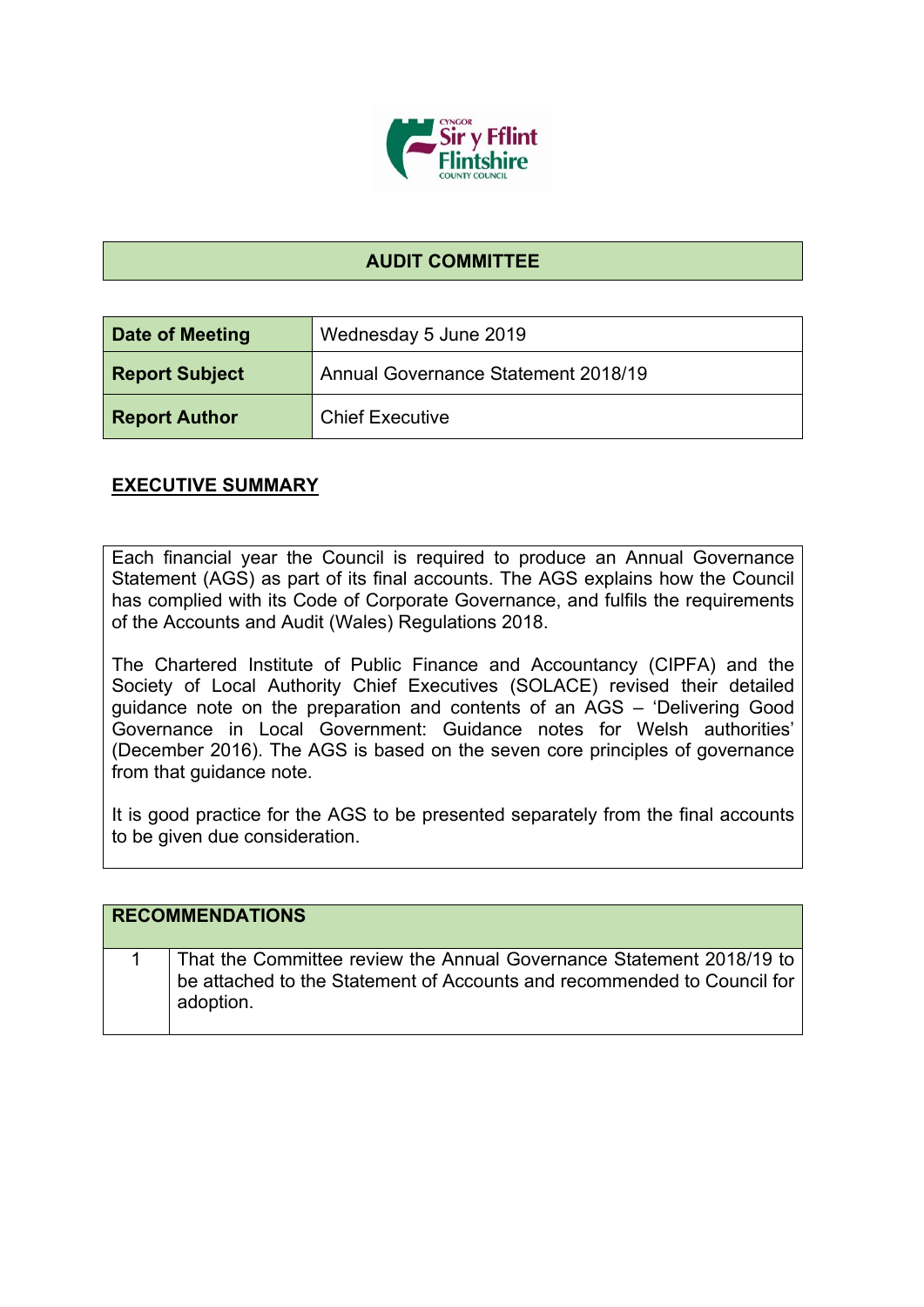## **REPORT DETAILS**

| 1.00 | <b>EXPLAINING THE ANNUAL GOVERNANCE STATEMENT</b>                                                                                                                                                                                                                                                                                                                                            |                                                                                                                                                    |
|------|----------------------------------------------------------------------------------------------------------------------------------------------------------------------------------------------------------------------------------------------------------------------------------------------------------------------------------------------------------------------------------------------|----------------------------------------------------------------------------------------------------------------------------------------------------|
| 1.01 | Under the Accounts and Audit (Wales) Regulations 2018 each local<br>authority must ensure it has a sound system of internal control. Each year<br>they must conduct a review of the effectiveness of the system and prepare<br>an Annual Governance Statement (AGS). The review must be considered<br>and the AGS approved by a committee or members of the authority<br>meeting as a whole. |                                                                                                                                                    |
| 1.02 | The AGS accompanies the financial statements but is not part of them. As<br>such it is not part of the statement on which the external auditors opinion is<br>given. However, the auditors review the governance statement to confirm it<br>is consistent with the audited financial statements and other information of<br>which they are aware.                                            |                                                                                                                                                    |
| 1.03 | The preparation of the AGS has been coordinated by the Corporate<br>Governance Working Group (CGWG) which has reported to the Chief<br>Executive, the Monitoring Officer and the Section 151 Officer on its work.                                                                                                                                                                            |                                                                                                                                                    |
| 1.04 | The working group continued this year with the new format of the report -<br>keeping it aligned to the revised seven core CIPFA/SOLACE principles.                                                                                                                                                                                                                                           |                                                                                                                                                    |
|      | These are as follows:                                                                                                                                                                                                                                                                                                                                                                        |                                                                                                                                                    |
|      | Principle A                                                                                                                                                                                                                                                                                                                                                                                  | Behaving with integrity, demonstrating<br>strong<br>commitment to ethical values, and respecting the rule of<br>law                                |
|      | Principle B                                                                                                                                                                                                                                                                                                                                                                                  | Ensuring openness and comprehensive stakeholder<br>engagement                                                                                      |
|      | Principle C                                                                                                                                                                                                                                                                                                                                                                                  | Defining outcomes in terms of sustainable economic,<br>social, and environmental benefits                                                          |
|      | Principle D                                                                                                                                                                                                                                                                                                                                                                                  | Determining the interventions necessary to optimise the<br>achievement of the intended outcomes                                                    |
|      | Principle E                                                                                                                                                                                                                                                                                                                                                                                  | Developing the entity's capacity, including the capability<br>of its leadership and the individuals within it                                      |
|      | Principle F                                                                                                                                                                                                                                                                                                                                                                                  | Managing risks and performance through robust internal<br>control and strong public financial management                                           |
|      | <b>Principle G</b>                                                                                                                                                                                                                                                                                                                                                                           | Implementing good practices in transparency, reporting,<br>and audit to deliver effective accountability                                           |
|      |                                                                                                                                                                                                                                                                                                                                                                                              | It is this set of principles on which the assessment question aires and the<br>resultant final draft governance statement is based.                |
| 1.05 |                                                                                                                                                                                                                                                                                                                                                                                              | The corporate governance self-assessments have been reviewed and<br>challenged amongst Chief Officers.                                             |
|      | one of four sources:                                                                                                                                                                                                                                                                                                                                                                         | Areas of strength are highlighted throughout the principles in green text.<br>Areas for improvement are summarised separately and are derived from |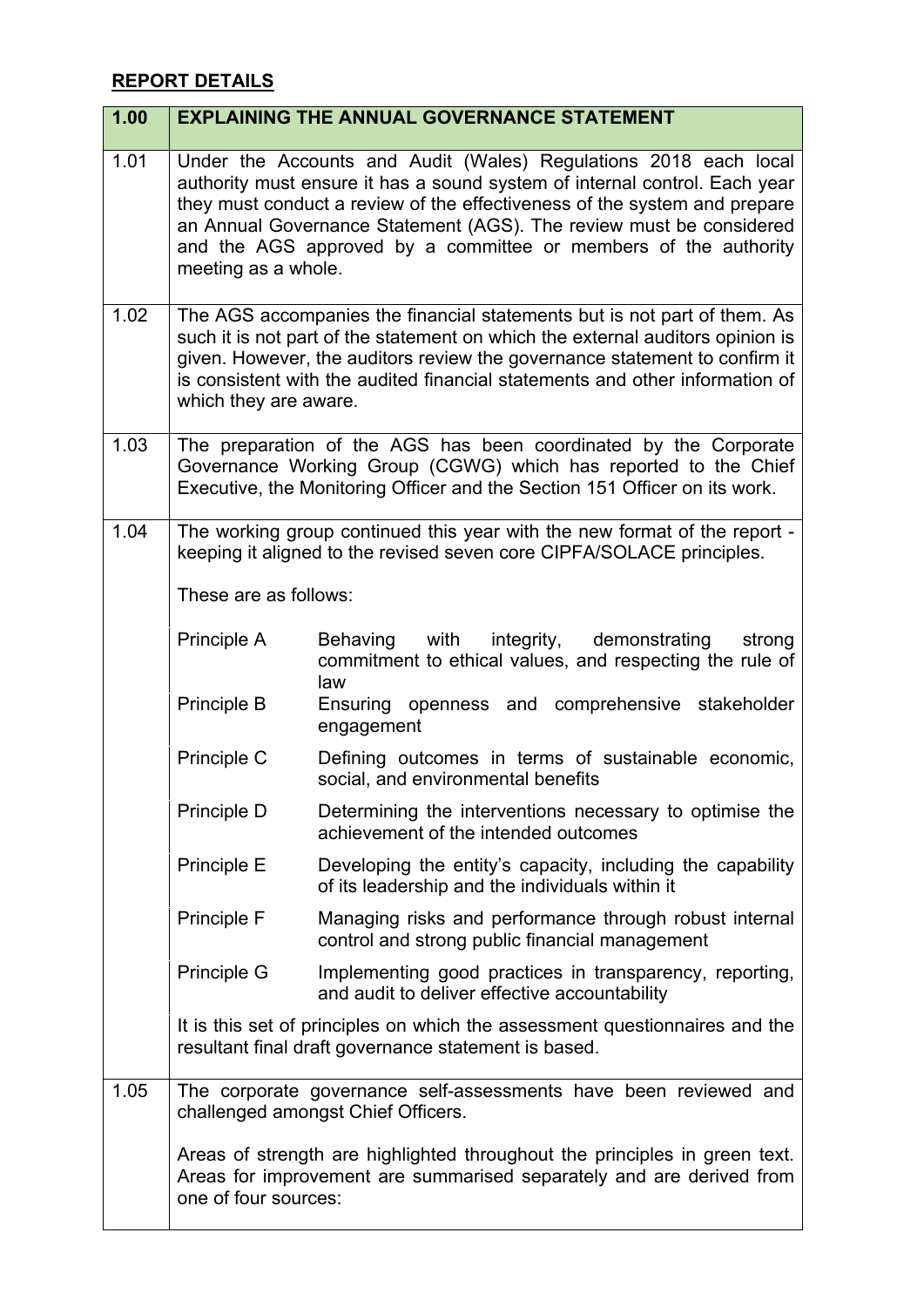|      | Self-assessment questionnaire reviewed by Chief Officers<br>i)<br>ii) Overview and Scrutiny Committee Chairs' questionnaires<br>iii) Outstanding 'red' (major) risks contained within the Council Plan<br>2017/18 end of year report<br>iv) Red / limited assurance internal audit reports issued during the year.<br>The areas for improvement identified as part of the self-assessment all fall<br>in the categories where there is either a need to improve further or there<br>has been an increase in the significance of the respective risk issue.<br>Examples of the "need to improve further" include:<br>Engaging with stakeholders / impact assessments<br>$\bullet$<br>Workforce planning<br>$\bullet$<br>Longer term planning<br>These are marked on the AGS as * issues.<br>Examples where the risk issue has increased in significance include:<br>Behaving with integrity<br>$\bullet$<br>Demonstrating social and ethical values<br>$\bullet$<br>Sustainability of outcomes within available resources<br>$\bullet$ |
|------|---------------------------------------------------------------------------------------------------------------------------------------------------------------------------------------------------------------------------------------------------------------------------------------------------------------------------------------------------------------------------------------------------------------------------------------------------------------------------------------------------------------------------------------------------------------------------------------------------------------------------------------------------------------------------------------------------------------------------------------------------------------------------------------------------------------------------------------------------------------------------------------------------------------------------------------------------------------------------------------------------------------------------------------|
|      | Resource prioritisation                                                                                                                                                                                                                                                                                                                                                                                                                                                                                                                                                                                                                                                                                                                                                                                                                                                                                                                                                                                                               |
|      | These are marked on the AGS as # issues.                                                                                                                                                                                                                                                                                                                                                                                                                                                                                                                                                                                                                                                                                                                                                                                                                                                                                                                                                                                              |
| 1.06 | Progress against mitigating actions against governance issues identified in<br>the Annual Governance Statement last year (2017/18) has also been<br>included, with an indication as to if the issues remain 'open' or 'closed'.                                                                                                                                                                                                                                                                                                                                                                                                                                                                                                                                                                                                                                                                                                                                                                                                       |
| 1.07 | Audit Committee will receive a mid-year report on progress against the<br>areas for improvement.                                                                                                                                                                                                                                                                                                                                                                                                                                                                                                                                                                                                                                                                                                                                                                                                                                                                                                                                      |

| $\overline{2.00}$ | <b>RESOURCE IMPLICATIONS</b>                                      |
|-------------------|-------------------------------------------------------------------|
| 2.01              | There are no direct resource implications related to this report. |

| 3.00 | <b>CONSULTATIONS REQUIRED / CARRIED OUT</b>                                                                                                                                           |
|------|---------------------------------------------------------------------------------------------------------------------------------------------------------------------------------------|
| 3.01 | The Annual Governance Statement has been produced using information<br>from all Statutory and Chief Officers, Service Managers and Chairs of all<br>Overview and Scrutiny Committees. |